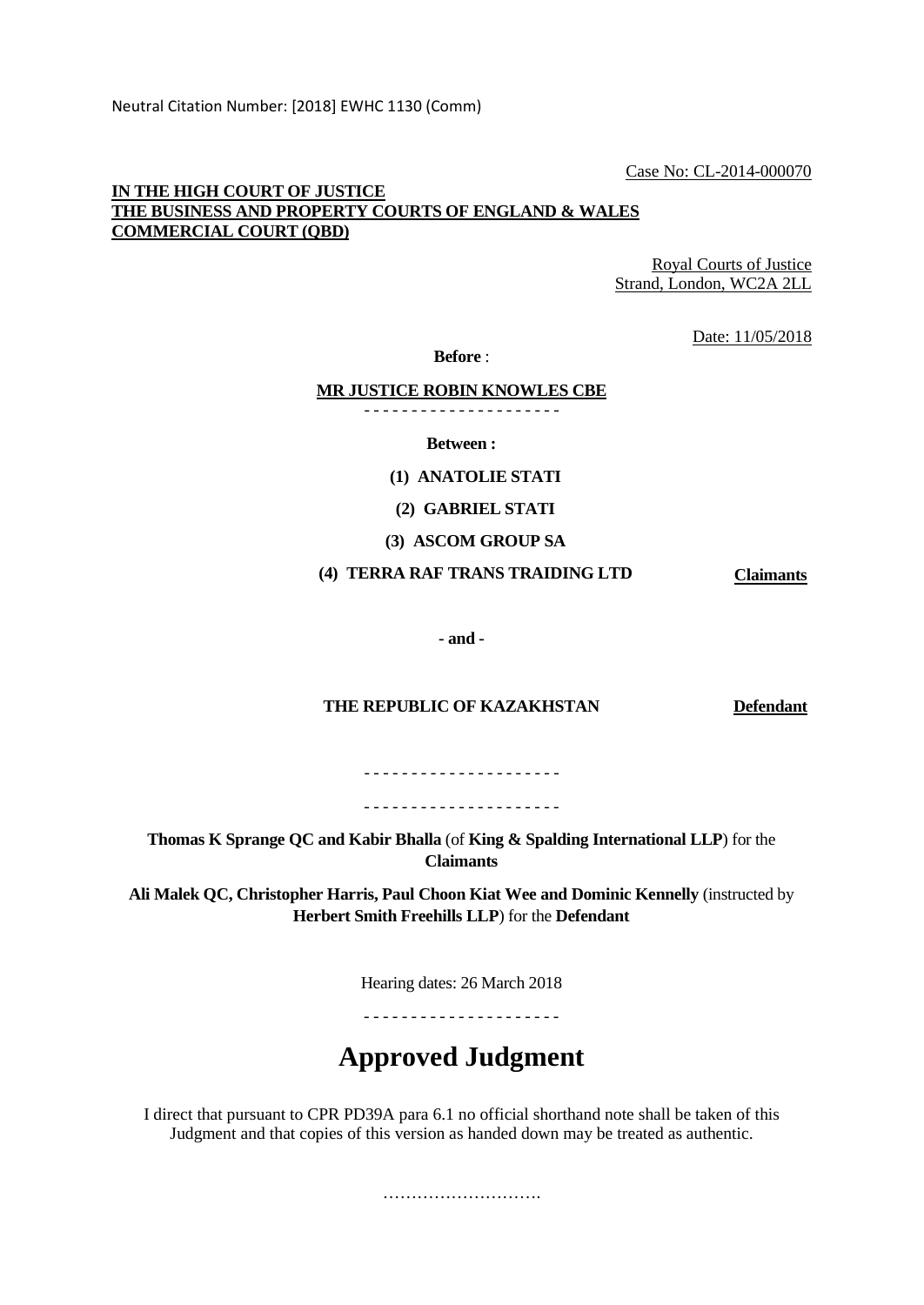# MR JUSTICE ROBIN KNOWLES CBE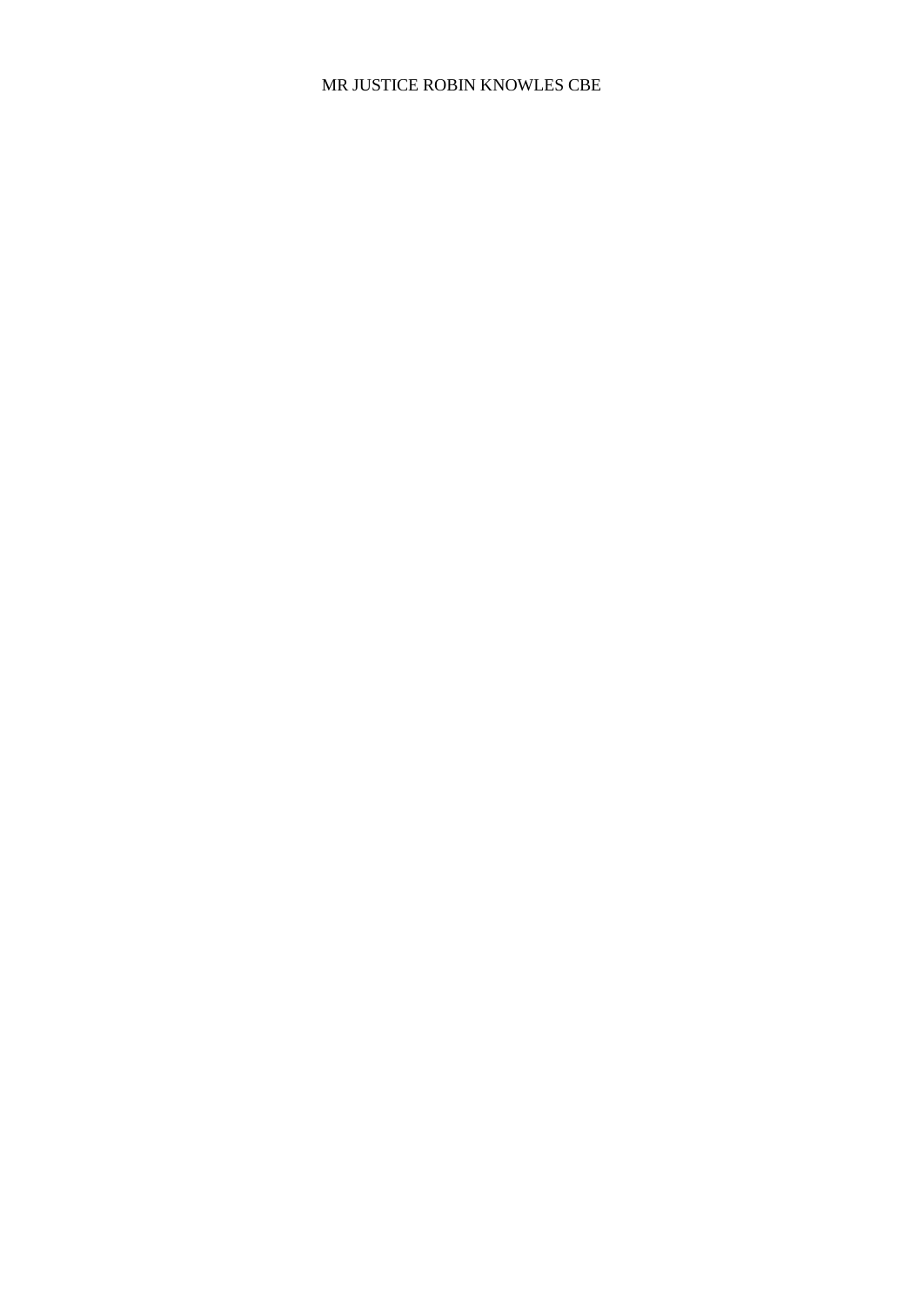# **Mr Justice Robin Knowles:**

## **Introduction**

- 1. In this judgment I will refer to Mr Anatolie Stati, Mr Gabriel Stati, Ascom Group SA and Terra Raf Trans Traiding Ltd as "the Statis" and to the Republic of Kazakhstan as "the State".
- 2. The Convention on the Recognition and Enforcement of Foreign Arbitral Awards ("the New York Convention") was adopted by the United Nations Conference on International Commercial Arbitration on 10 June 1958. In England and Wales sections 100 to 103 of the Arbitration Act 1996 ("the 1996 Act") concern recognition and enforcement in this jurisdiction of arbitration awards made, in pursuance of an arbitration agreement, in the territory of a state (other than the United Kingdom) which is a party to the New York Convention.
- 3. Sweden is a party to the New York Convention. An arbitration award dated 19 December 2013 ("the Award") was made in favour of the Statis and against the State in an international investment arbitration seated in Sweden. The amount of the Award is of the order of US\$500 million.
- 4. By arbitration claim form dated 24 February 2014 the Statis invoked the jurisdiction of the Courts of England and Wales under section 101 of the 1996 Act. They applied for permission under section 101(2) to enforce the Award against the State in the same manner as a judgment or order to the same effect. Under section 101(3) they asked for permission to enter judgment in England and Wales in the terms of the Award.
- 5. Adopting the standard procedure for this type of application, the Statis made the application without notice to the State. On 28 February 2014 the Statis were granted permission to enforce the Award by order of Burton J.
- 6. Again adopting the standard procedure, Burton J ordered that the State might apply within 21 days of service to set aside his order and that the Award was not to be enforced until the end of that period or until an application made by the State within that period had been finally disposed of.
- 7. Exercising its entitlement, the State applied to set the order aside. In amended form the application by the State to set aside the order of Burton J alleged that the Award had been obtained by fraud. I directed on 27 June 2017 that the State's claim that (in summary) the Award was obtained by fraud should proceed to trial as if commenced under Part 7 of the Civil Procedure Rules (the "CPR").
- 8. I did so for reasons given in a judgment dated 6 June 2017 [2017] EWHC (Comm) 1348; [2017] 2 Lloyd's Rep 201, after two days of argument. I had found that there was prima facie evidence of fraud (as there described), and of fraud (again as there described) by the Statis on the arbitral tribunal, and that there was the necessary strength of prima facie case that the alleged fraud would have made a difference to the tribunal. I was also satisfied that the State did not have access before the Award to the evidence of the alleged fraud on which it now sought to rely, and that the evidence of the alleged fraud could not with reasonable diligence have been discovered before the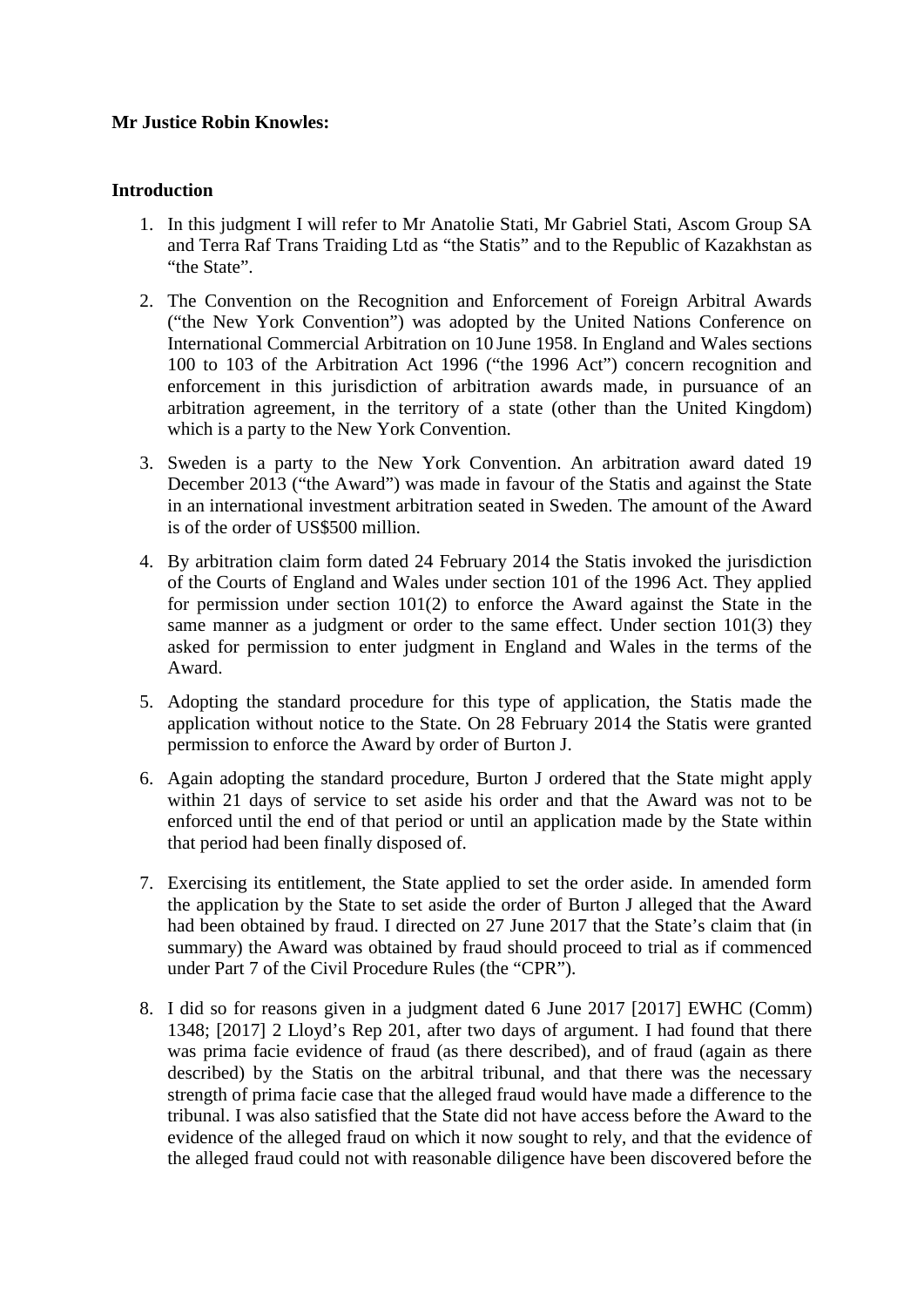Award. I held that the interests of justice required the examination that a trial will allow.

- 9. In circumstances that I will examine in this judgment, the Statis no longer wish to proceed to a final determination. They have used the procedure under the CPR for discontinuing a claim, serving a notice of discontinuance.
- 10. The State on the other hand wishes to proceed to a final determination on the merits. The State contends that matters have reached the stage where it has its own claim for declarations. Alternatively the State contends that the Court's power to set aside the notice of discontinuance should be used so that the question of enforceability in this jurisdiction is heard and decided on the Statis' claim for permission to enforce the Award and to enter judgment.
- 11. Proceedings to challenge the Award in Sweden, the court of the seat, have recently been concluded at the highest level in favour of the Statis. Assets of the State have been attached in Sweden to the value of around US\$100 million in total.
- 12. There are now enforcement proceedings in various parts of the world. I understand them all to be contested. It is said that US\$28 billion of assets are currently subject to attachments.
- 13. The dispute between the parties has been hard fought at every stage, and the current proceedings are no exception. While the State accuses the Statis of fraud in obtaining the Award, the Statis say they are victims of a longstanding unlawful campaign by the State.

## **The proceedings in this jurisdiction**

- 14. For the English Court to permit a party to pursue, to a trial of the issues, an allegation that a New York Convention award was obtained by fraud, normally two conditions will require to be fulfilled: Westacre Investments Inc v Jugoimport-SPDR Holding Co Ltd [2000] QB 288 (CA) at 309F per Waller LJ (dissenting in the result).
- 15. The first condition is "that the evidence to establish the fraud was not available to the party alleging the fraud at the time of the hearing before the arbitrators": Westacre, above, at 309F, but noting the qualification at G-H. The second condition is that "there is a prima facie case of fraud which is sufficient to overcome the extreme caution of the Court when invited to set aside an award on the grounds of public policy": IPCO (Nigeria) Limited v Nigerian National Petroleum Corporation [2015] EWCA Civ 1144; [2016] 1 Lloyd's Rep 5 at [191] per Christopher Clarke LJ.
- 16. I concluded on 6 June 2017 that these conditions were met. I also had to reach conclusions on what had and had not been decided by Courts of the United States and of Sweden. As regards the Swedish Court, as the court of the seat of the arbitration, in my judgment of 6 June 2017 I explained what I understood had and had not been addressed and decided by the Swedish Court and why, as I respectfully saw the position, the State's fraud claim (as described and examined in my judgment) had not been concluded by what had been decided by the Swedish Court. That remains the case notwithstanding that matters have since been considered at a higher level in Sweden.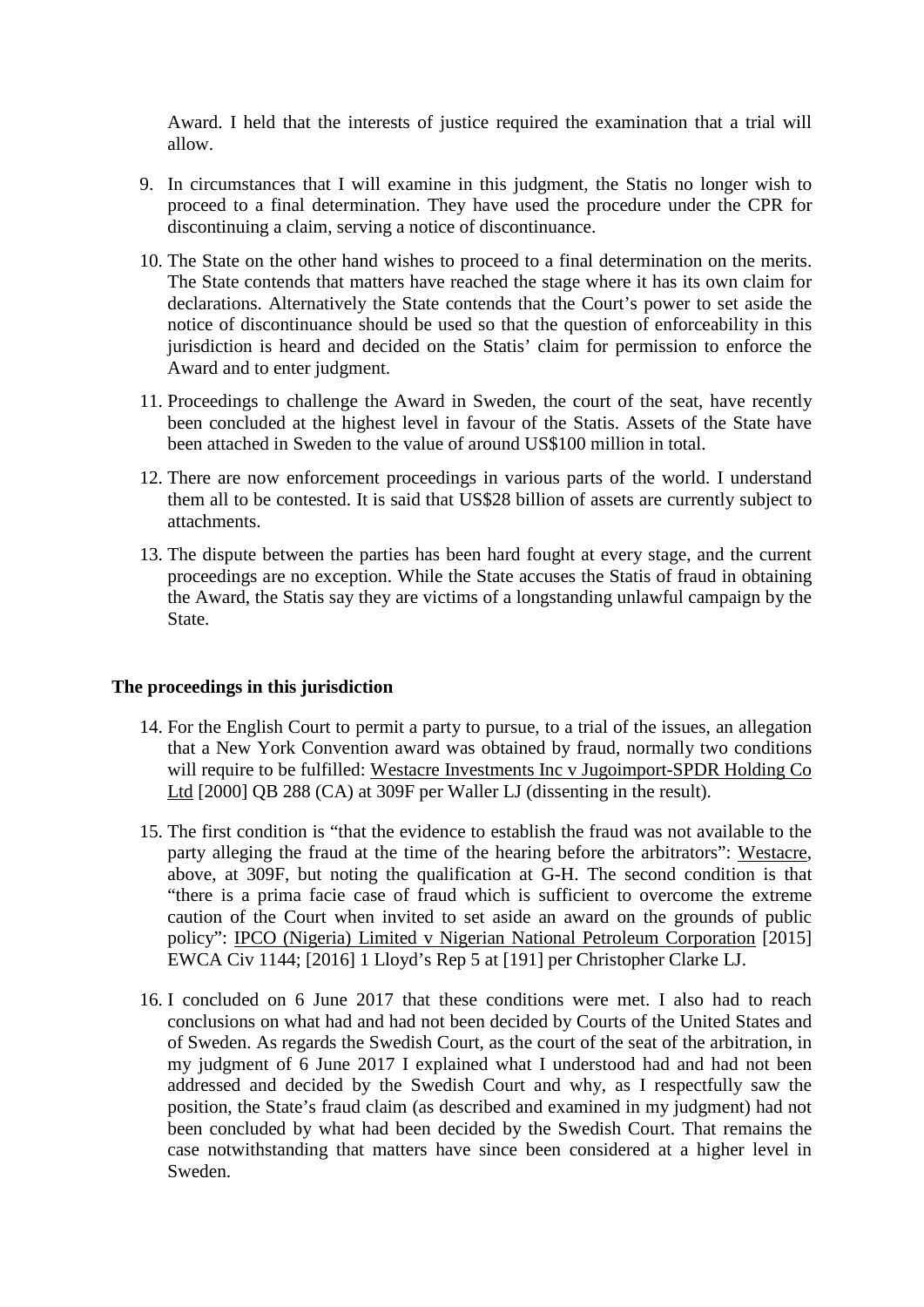17. Pursuant to directions for trial in the order dated 27 June 2017, the State and the Statis exchanged statements of case. The trial was fixed to commence on 31 October 2018 (and that time remains held in the Court's diary). Disclosure of documents was due to take place on 22 February 2018 but on that day the Statis sought an extension of time to 1 March 2018 for disclosure of documents. The State agreed the extension.

#### **The notice of discontinuance and the reasons for it**

- 18. The Statis never gave disclosure of documents because the next thing, without warning and unaccompanied by any explanation, was the notice of discontinuance from the Statis.
- 19. This is an extraordinary development. The Statis have not conceded that the State was correct about the Award. Indeed the Statis wish to continue enforcement efforts in other countries. And in their written argument for this hearing they say they "would relish the opportunity to proceed to trial with respect to the fraud allegations", and that apart from two reasons given they have an "otherwise strong desire to proceed to trial and defeat the fraud claims".
- 20. The Statis volunteer two reasons or explanations. The first is that they do not have the resources to continue to a trial here. The second is that they have secured attachment orders in other countries sufficient for there to be no longer a practical need to pursue enforcement here.
- 21. The State, by Mr Ali Malek QC, says that the first explanation is false and the second is not the real reason. The real reason, says the State, is that the Statis have no answer to the question that was directed to be tried here.
- 22. The explanations offered by the Statis are not explanations that I accept on the material available.
- 23. As to the first, the Statis say that litigation funders have "carved out" the English proceedings from funding arrangements, and that the Statis do not have the resources themselves. Yet I find no documents to support this, and no details of their own resources, or of the exchanges with third party funders. The explanation moreover does not sit credibly with the timing of the service of the notice of discontinuance, which was after rather than before time and money would have been spent preparing to give disclosure of documents.
- 24. Similarly the suggestion that the notice of discontinuance was given because the Statis have secured attachment orders in other countries sufficient for there to be no longer a practical need to pursue enforcement here does not sit credibly with the timing of those attachments. The notice of discontinuance did not come just as attachments were achieved overseas; it came just as disclosure of documents was about to take place here. The Statis had not said to the State or to this Court that they might wish to discontinue if they achieved attachments elsewhere. Indeed, in an action consistent with an intention to continue despite the attachments elsewhere, just before the notice of discontinuance the Statis requested a short further period of time in which to give disclosure of documents.
- 25. Should I accept the alternative explanation urged by Mr Malek QC, that the real reason for the notice of discontinuance is that the Statis have no answer to the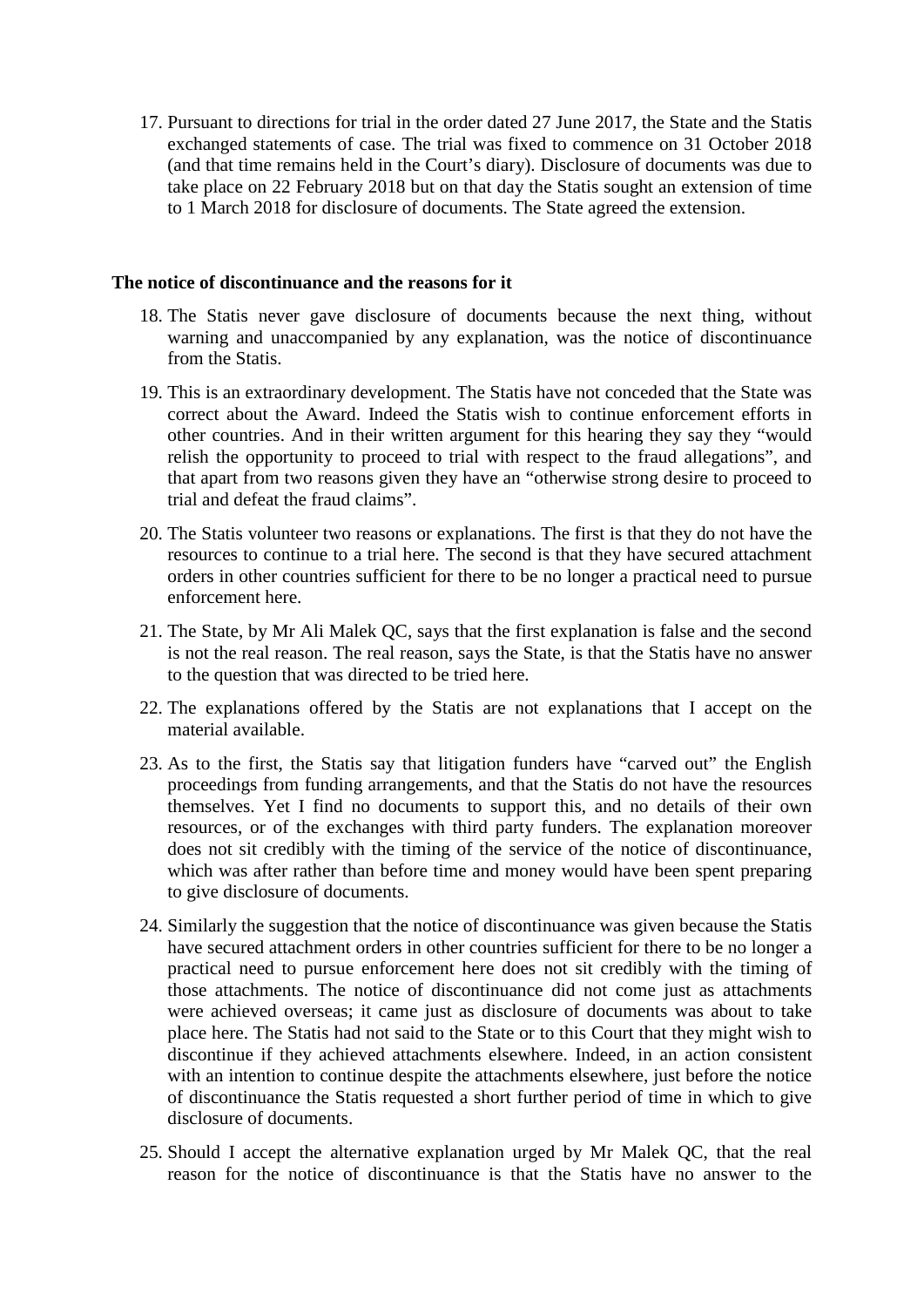question that has been directed to be tried here? I do not believe that I should go that far. Whether there is an answer to the question is a matter for the trial. I am however prepared to hold that the real reason for the notice of discontinuance is that the Statis do not wish to take the risk that the trial may lead to findings against them and in favour of the State.

#### **The notice to set aside and the reason for it**

- 26. Within the time required by the CPR the State applied to set aside the notice of discontinuance so that the trial would take place.
- 27. I accept that the reason for the State wanting the trial to take place is because it wishes to complete the opportunity to prove that the Award was obtained by fraud. It has already invested substantial time and money in these proceedings since the Statis invoked the jurisdiction of this Court.
- 28. As part of their response, the Statis refer to a fraud claim brought against them by the State in the United States. The claim invokes the RICO (Racketeer Influenced and Corrupt Organizations Act) jurisdiction in the United States. The Statis say that that fraud claim will consider every aspect of the fraud alleged in the proceedings here, and more, and after a trial involving full disclosure and oral evidence.
- 29. That claim in the United States is at an early stage, and as a result I do not feel confident in weighing its ultimate implications. I certainly cannot assume there will be the trial in the United States to which the Statis refer. Mr Malek QC anticipates a jurisdiction challenge in the United States from the Statis. Mr Thomas Sprange QC, for the Statis was, understandably, not in a position to say that that would not happen. It is to be noted that the Statis have sought discontinuance here and not a stay of proceedings here on the grounds that the issues will be litigated in the United States.

## **Freestanding claims by the State in this jurisdiction?**

- 30. The State's first argument is that it has freestanding claims for remedies in these proceedings before this Court which are unaffected by the notice of discontinuance.
- 31. The freestanding claims to which the State refers are claims for declarations. There is also a claim for indemnity costs that the Court should, says the State, take into account.
- 32. As to the first, it is true that the State by its statement of case asks the Court to make declarations that the Award was obtained by fraud. But is this Court in fact engaged with more than a defence to the Statis' claim for recognition and enforcement of the Award? It is hard to see that this Court would have been an appropriate forum in which to seek these declarations if recognition and enforcement were not sought here or in prospect. This Court was not chosen as the court of the seat. The parties and the dispute that went to arbitration, and the arbitration itself, have no material connection with this jurisdiction other than through the Statis' claim for recognition and enforcement of the Award.
- 33. However the State argues that the effect of the notice of discontinuance in this particular case turns on its own particular features. Paragraph 2 of the order dated 27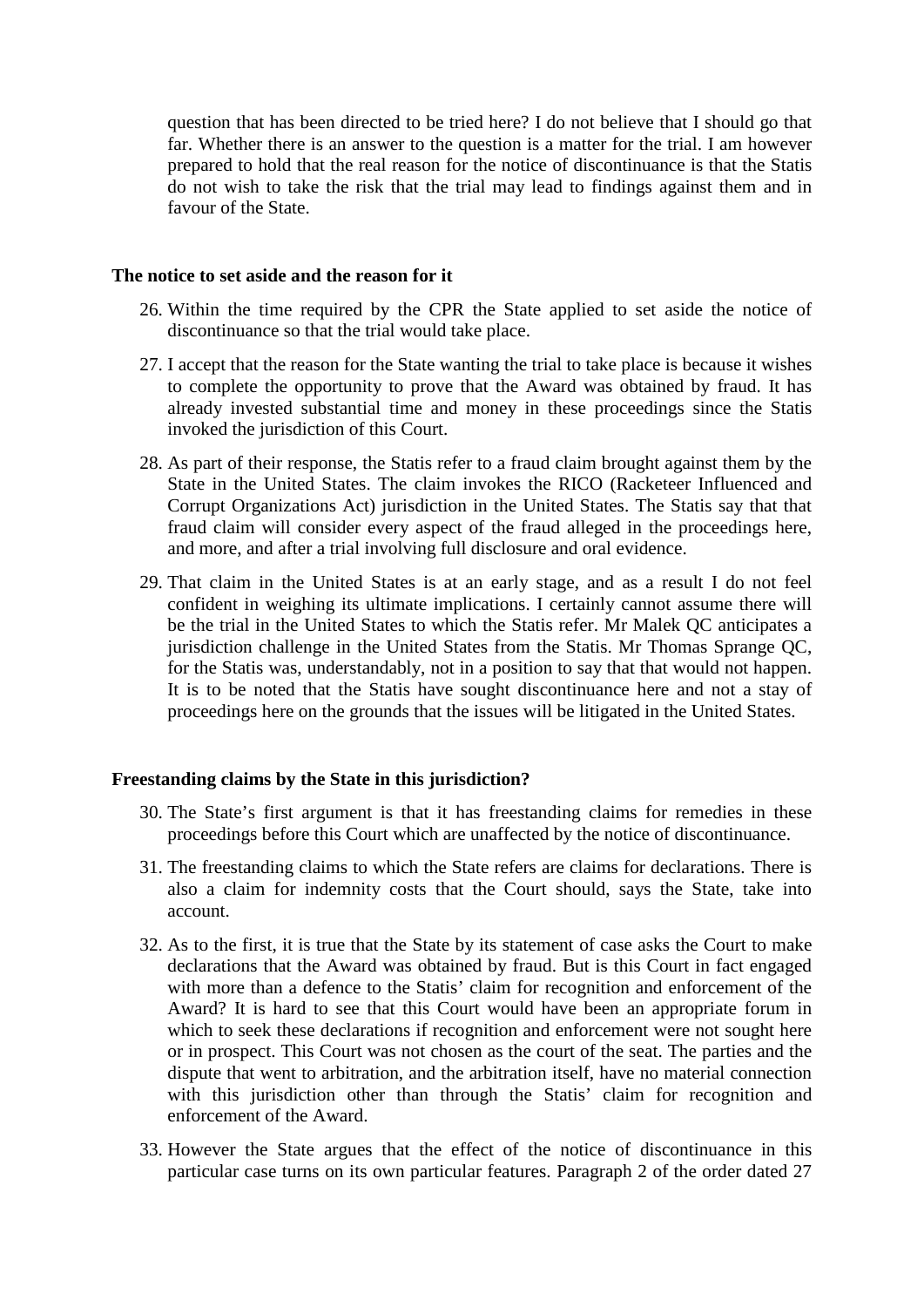June 2017 for the trial gives effect, it is argued, to the reality in this particular case when it provides for "[the State's] claim that the Award was obtained by fraud shall proceed to trial as if commenced under CPR Part 7 …".

- 34. The claims for declarations by the State are not, it is argued, dependent for their existence on the claim by the Statis for enforcement. The State argues that the case has enough formality to enable the claims for declarations to survive the discontinuance of the claim for enforcement.
- 35. The State adds, by reference to the definition of counterclaim under the CPR, and to CPR 20.2 and 20.3, and without suggesting that the point need be decided in the present case, that as award debtor it should be treated as in substance the claimant.
- 36. In my judgment Mr Sprange QC for the Statis meets these arguments successfully. He too starts from the place of the real question being who is the claimant and who is the defendant. He points out that within the rules under which the claim was issued the Statis are the claimants and the State is the defendant. I consider that he is correct in submitting that paragraph 2 of the order of 27 June 2017 simply sets out the framework under which the parties' contentions would be set out.
- 37. In Gater Assets Ltd v Nak Naftogaz Ukrainiy [2007] EWCA Civ 988; [2007] 2 Lloyd's 588 at [78] Rix LJ, whilst carefully discussing the exercise of discretion in the context of security for costs, noted that in an issue ordered to be tried in connection with an application to set aside an enforcement order under CPR Part 62 "the award debtor might well be defined as the claimant, effective and formal". Reading the discussion as a whole, I do not consider that Rix LJ was examining whether the award debtor was to be treated as a claimant for all purposes under the CPR. I do not consider it a reliable course to transpose the discussion there to the different context under discussion here.
- 38. As to the claim for indemnity costs, I am quite clear that in the present case it is not necessary to have a trial of the question whether the Award was obtained by fraud in order to decide a question about indemnity costs. Nor would it be appropriate by reference to the overriding objective. The Court already has ample material with which to decide questions of costs alone.

#### **Setting aside the notice of discontinuance: approach**

- 39. The State's second argument is, in my view, the more important of its two arguments. The State contends that the Court should exercise its power to set aside the notice of discontinuance, to allow the trial to take place.
- 40. CPR 38.4(1) provides that "[w]here a claimant discontinues under rule 38.2(1) the defendant may apply to have the notice of discontinuance set aside."
- 41. In The High Commissioner for Pakistan in the United Kingdom v National Westminster Bank plc [2015] EWHC 55 (Ch) at [40] to [47] Henderson J (as he then was) examined the position in these terms:

"As with all provisions in the CPR, this rule must be construed, and the discretion under it exercised, with the aim of furthering the overriding objective. …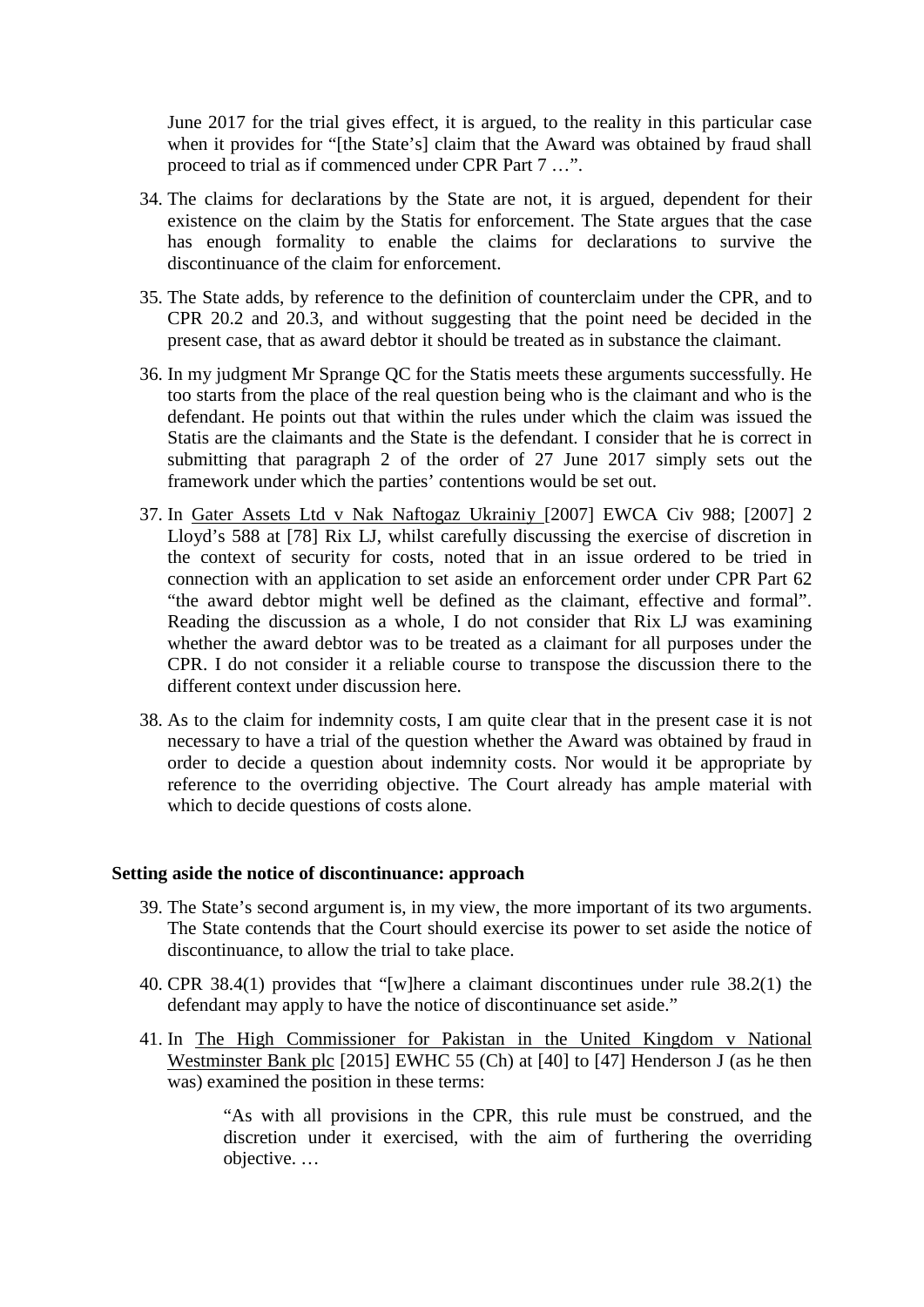I consider that the Court should approach an application to set aside a notice of discontinuance under rule 38.4(1) on the basis that the Court has a discretion which it should exercise with the aim of giving effect to the overriding objective of dealing with the case justly and at proportionate cost. If the facts disclose an abuse of the Court's process, that will no doubt continue to be a powerful factor in favour of granting the application; but it would in my view be wrong to treat abuse of process as either a necessary or an exclusive criterion which has to be satisfied if the application is to succeed."

Henderson J went on to cite and express his agreement with a discussion of the jurisdiction by Aikens J in Sheltam Rail Co (Proprietary) Ltd v Mirambo Holdings Ltd [2008] EWHC 829 (Comm), [2009] Bus LR 302 which concluded with the sentence:

"A Court must … be entitled to consider both the circumstances in which the notice of discontinuance was issued and what the claimant is attempting to achieve by issuing and serving the notice."

- 42. Henderson J's interpretation and explanation has been followed in other cases since. Further, a number of other authorities were cited but they were each very different on their facts and I did not find them of assistance in reaching a decision in the present case.
- 43. Mr Sprange QC for the Statis argued that the key consideration in a decision whether to allow discontinuance should be the presence or absence of abuse of process, but in my judgment that is too narrow an approach. When present it will be highly material, but its absence leaves the jurisdiction intact; and the discretion should not be approached with the gloss that abuse of process is "the key consideration". The position is plainly and simply, as Henderson J made clear, that "the Court has a discretion which it should exercise with the aim of giving effect to the overriding objective of dealing with the case justly and at proportionate cost".
- 44. Mr Sprange QC made the point that a party is entitled to discontinue without explanation. He is correct that there is not an express requirement under the CPR that a party give an explanation when serving a notice of discontinuance in circumstances that do not require the Court's prior leave under the CPR. However if there is an application to set aside the notice the Court will examine what the notice was attempting to achieve and the reason for it. The Court may do the same in circumstances that do require the Court's prior leave under the CPR.
- 45. It is to be welcomed that the overriding objective will apply when a party wishes to end a case, as at any other stage in a case. It is also clear that the matter requires consideration of what is fair to all parties to the case, and not just to the party that wishes to discontinue. The CPR provides that the overriding objective of dealing with a case justly and at proportionate cost "includes, so far as practicable" ensuring that the case is dealt with expeditiously and fairly, and allotting to it an appropriate share of the Court's resources. The latter reference to the Court's resources requires the Court to consider the impact, at least generally, on other parties in other cases.
- 46. Consistently, where the CPR allows a claimant to serve a notice of discontinuance that does not signify that the claimant has a right to discontinue. It is simply a procedural first step which will allow the matter to be judicially considered in the event that another party requires that. The procedural first step offers efficiency in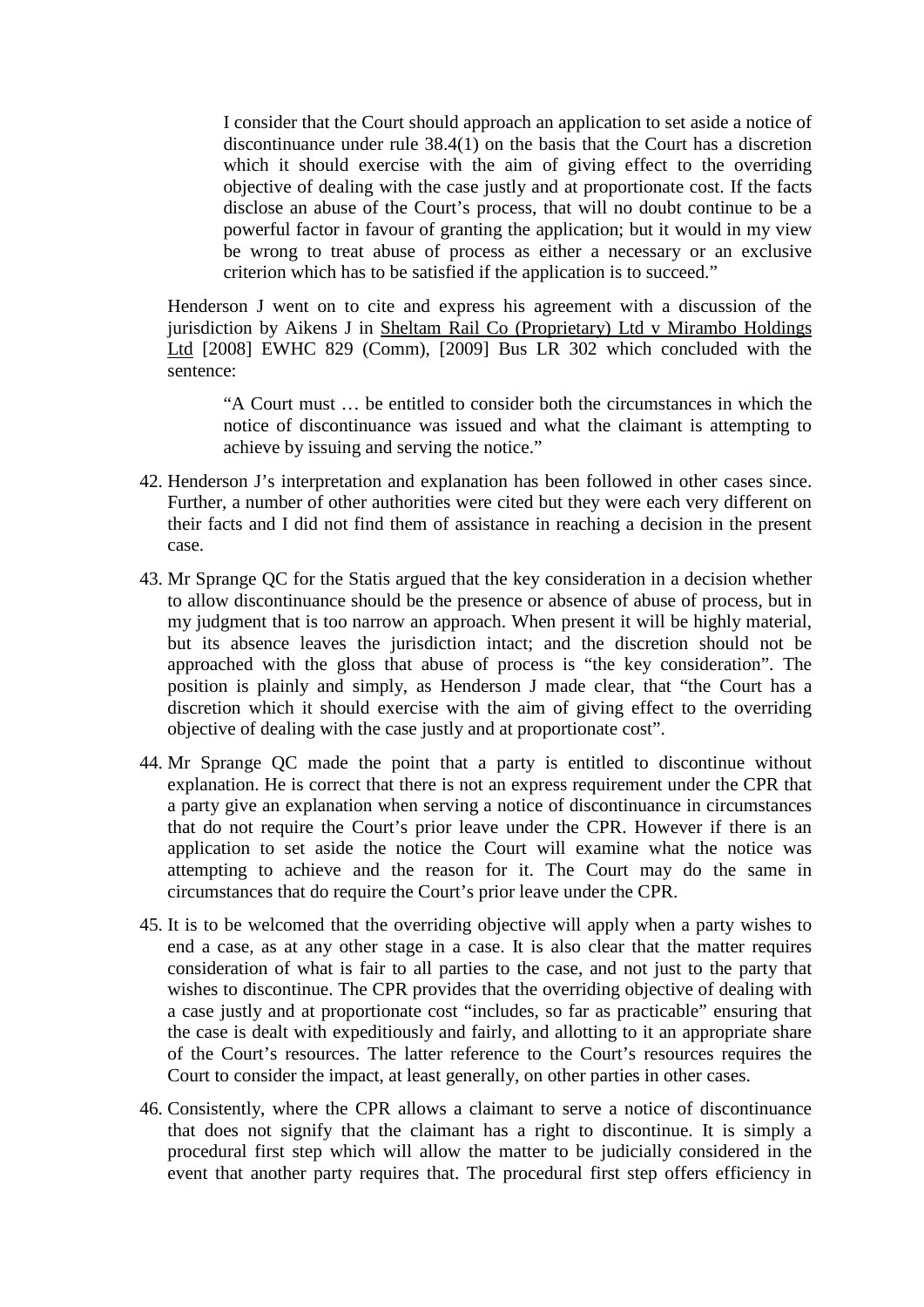that, under the CPR, specified consequences will hold should no application to set aside be made.

#### **Exercising the discretion in the present case; giving effect to the overriding objective**

- 47. The Statis argue that the notice of discontinuance has the effect of the State succeeding on the only remedies sought in this jurisdiction, the remedies of recognition and enforcement. Finality is achieved, it is argued, by an offer (made in the written argument for the Statis for this hearing) of an undertaking by the Statis confirming that they will not pursue further proceedings in England. Mr Sprange QC clarified in oral argument that that undertaking would be for all time and in any circumstance. The State's costs will also be paid, it is emphasised, at least on the standard basis of assessment.
- 48. The State argues that this analysis is far from complete, and that dealing with cases justly makes it permissible to have regard to legitimate private interest and wider public interest. Mr Malek QC argues that having elected to enforce the Award in England, the Statis have put the State to substantial expense in proving its fraud claim. These proceedings are at an advanced stage. Mr Malek QC urges that in the present case an award creditor has used the process of this Court to secure an order ex parte, and would have proceeded to enforce. The Court has been led to make an order on the apparent merits and the question whether that order should be set aside on the merits remains. Once (as here) a prima facie case of fraud is established against an award creditor then it should not be allowed to disengage.
- 49. The question of whether the Award was obtained by fraud remains, Mr Malek QC continues, a live issue between the parties because the Statis are pursuing enforcement proceedings in multiple jurisdictions in Europe and the United States. A judgment of this Court will involve detailed findings on the question, with the benefit of disclosure and after hearing full evidence at trial. This will, he argues, have significant practical advantages for the State and although each foreign court will have to consider its own domestic public policy for itself, those courts will nonetheless be assisted. A determination is also important for the State given the reputational issues in refusing to pay an international investment arbitration award. The State of course accepts that court resources are a relevant consideration. However it points to what is at stake (financially and reputationally) as considerable, that the stage reached in the proceedings is relatively advanced, that judicial time has already been invested, and that the trial will be concise.
- 50. A decision of the English Court at trial would, Mr Sprange QC emphasises, be confined to questions of English public policy, and that would involve taking time to determine what he described as "a dead issue". There should be no question of proceeding to "an unsolicited advisory judgment on whether the recognition of a New York Convention award is consistent with English public policy". Other jurisdictions, he argues, have already shown they see public policy differently to the English Court. Mr Sprange QC suggests that to compel a trial would be to elevate the English Court, which is not the court of the seat, to an international arbitration policeman or Court. The Statis contend that the relevant foreign Courts will give greater weight to the decision of the Swedish Court as the court of the seat. Mr Sprange QC adds that the Statis will have to fight the fraud allegation anyway in other jurisdictions and in the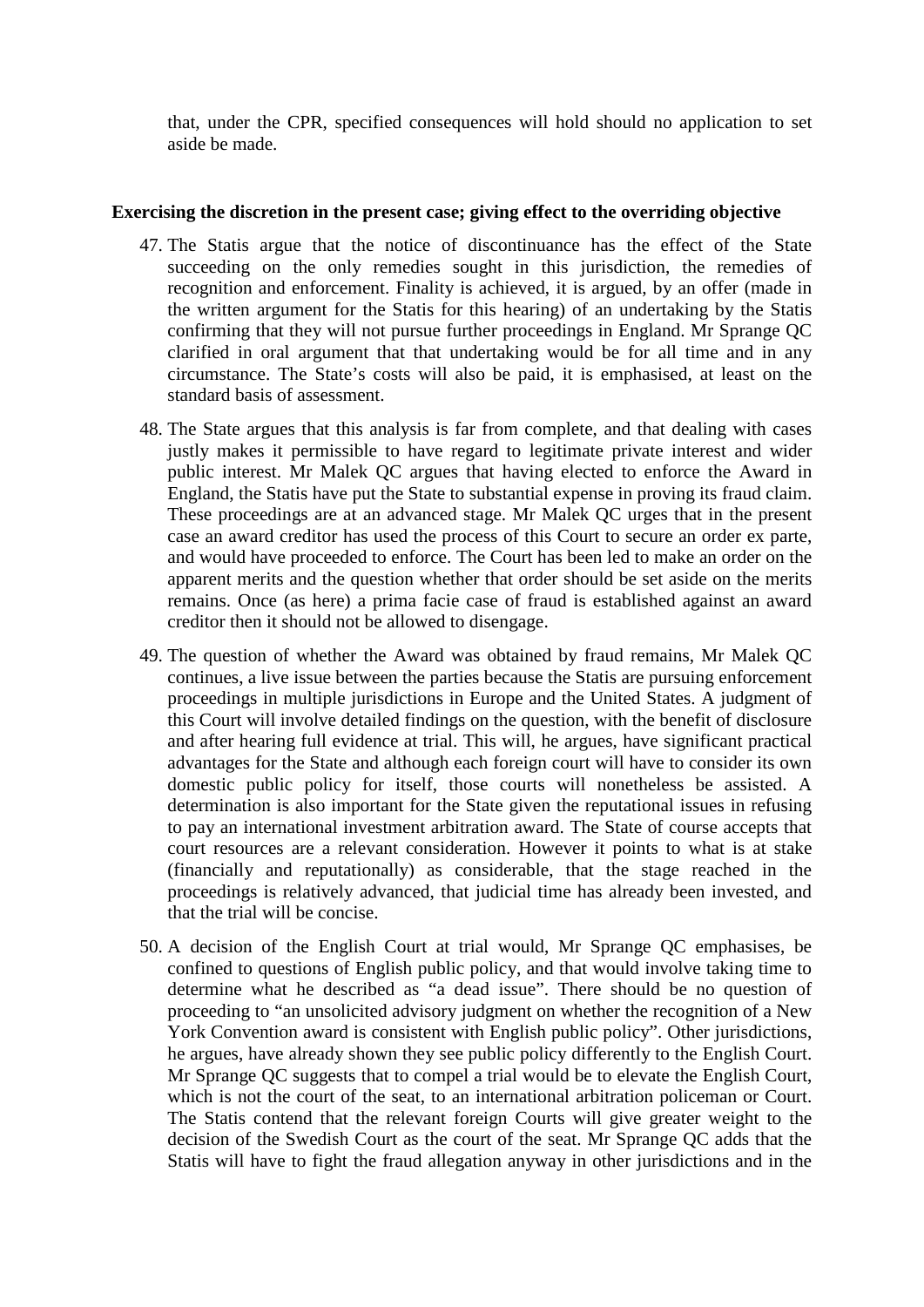US RICO proceedings. He suggests that the present proceedings are not at an advanced phase. As for reputational issues, it is open to the State to put up security.

51. In relation to public interest, Cherkasov and Others v Nogotkov Kirill Oleagovich, the Official Receiver of Danyaya Step LLC (in liquidation) [2017] EWHC 3153 (Ch) at [60]-[64] and [71]-[83] was cited by the State as a recent example of the Court being prepared to adjudicate where there are no longer live issues, if the public interest requires. Sir Geoffrey Vos CHC concluded at [83]:

> "The Court cannot willingly accept a situation in which one party can prevent it determining, where it is in the public interest to do so, whether its procedures have been flouted or abused."

Mr Sprange QC cautions that one must take this jurisdiction carefully as otherwise it will be overapplied. He emphasises that the facts and circumstances of Cherkasov are very different from the present case.

## **Other jurisdictions**

- 52. In light of some of the submissions made, I should also review the evidence of the current position in jurisdictions other than Sweden (which I have dealt with in my judgment of 6 June 2017 and above). I shall try to do so concisely, assisted by a schedule exchanged between the parties, and recognising that the picture will be constantly changing.
- 53. In Belgium, the Statis have applied and obtained exequatur ex parte and the State has applied to set that aside. The exequatur order obtained ex parte recites that the Statis "rightly point out" that "according to the Swedish Courts the existence of a potential fraud did not have any impact on the arbitral awards". Meanwhile, assets of the State's National Fund of around US\$22.6 billion held by BNY Mellon have been attached since last year.
- 54. In Luxembourg, the Statis have applied for exequatur and the State has responded to that application. Meanwhile, assets of the State were attached in August and December last year.
- 55. In the Netherlands, the Statis have commenced enforcement proceedings. Meanwhile, assets of the State, including assets of its National Fund, were attached in August and September last year but lifted as regards National Fund assets on 23 January 2018.
- 56. The parties disagree, but it is possible that an English judgment following a trial here would be available before a decision on the application to set aside exequatur in Belgium, a final decision on the application for exequatur in Luxembourg and a final decision on enforcement in the Netherlands.
- 57. Of course it is possible that the Courts of Belgium, Luxembourg and the Netherlands will take the same view of the matters as the Swedish Courts have. But that is not certain, given what the Swedish Courts have not decided. The parties disagree over the weight or evidential value that may be given to an English judgment following a trial here of the allegations of fraud, but it is possible that it will be of assistance and that some weight or evidential value will be given in Belgium, Luxembourg and the Netherlands.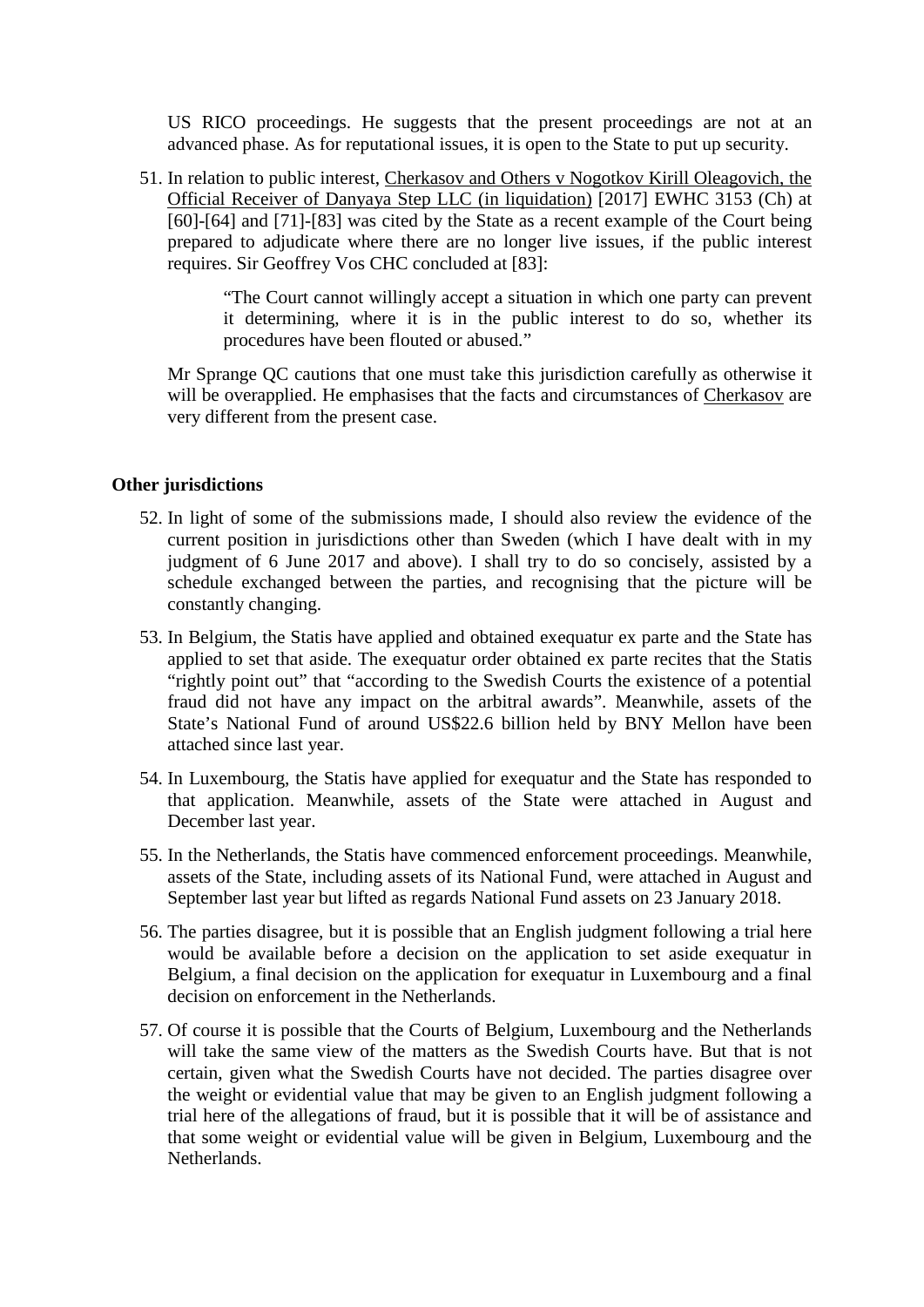- 58. Indeed in the case of the Netherlands it appears to be common ground that an English judgment would be given some weight although (on the Statis' case) less weight than the decision of the Swedish Court. However the Netherlands Court refused a request by the State for stay of the enforcement proceedings there until an English judgment following a trial here of the allegations of fraud.
- 59. Leaving aside the RICO proceedings (referred to above), in the US, on 6 November 2017 the US District Court for the District of Columbia lifted a stay on enforcement that had been put in place pending the resolution of the Swedish proceedings. On 23 March 2018 it issued an order granting the Statis' petition for confirmation of the Award. An appeal process lies ahead. Proceedings in New York to enforce a Swedish judgment based on the Award are at an early stage. The parties disagree, but it is possible that an English judgment following a trial here would be available before proceedings before the US Courts are complete and that it would be of assistance and given some weight.

#### **Decision on setting aside the notice of discontinuance**

- 60. Guided by the overriding objective I am persuaded that I should exercise my discretion to set aside the notice of discontinuance. Whilst the merits remain in issue, this matter will proceed to trial so that they may be determined. If this is an exceptional conclusion, this is an exceptional case.
- 61. The question of whether the English Court would enforce the Award, and allow a judgment of the English Court to be entered in the terms of the Award, was first put to it by the Statis. It remains a question that the State would wish to be answered. The State has a legitimate interest in seeking to have the order of Burton J set aside on the merits.
- 62. As noted above the Statis said in their written argument for this hearing they "would relish the opportunity to proceed to trial with respect to the fraud allegations", and that apart from two reasons given they have an "otherwise strong desire to proceed to trial and defeat the fraud claims". As I have explained, I do not accept that the two reasons given by the Statis to this Court are the actual reasons for their seeking to discontinue. Among other things I do not accept that they are unable to afford to answer the allegations of fraud made against them. This is therefore no obstacle to the opportunity that the Statis have told this Court they would "relish".
- 63. In the context of a global multi-jurisdiction enforcement exercise by the Statis I respectfully take the view that it will not be without use to the Courts of at least some other countries to have a concluded answer on the question of fraud described in my judgment of 6 June 2017, and therefore on the question whether the English Court would enforce the Award.
- 64. That will not be an answer from the court of the seat of the arbitration but it will be an answer from the Court of a jurisdiction to which all parties have submitted. The context of the utility of an answer includes the fact, as I respectfully concluded in my judgment dated 6 June 2017, that the Swedish Courts, as courts of the seat, have not determined the question of fraud discussed in that judgment. I add that the important, and relevant, thing is not an answer to a question of English public policy but an answer to the question whether there was the fraud described.